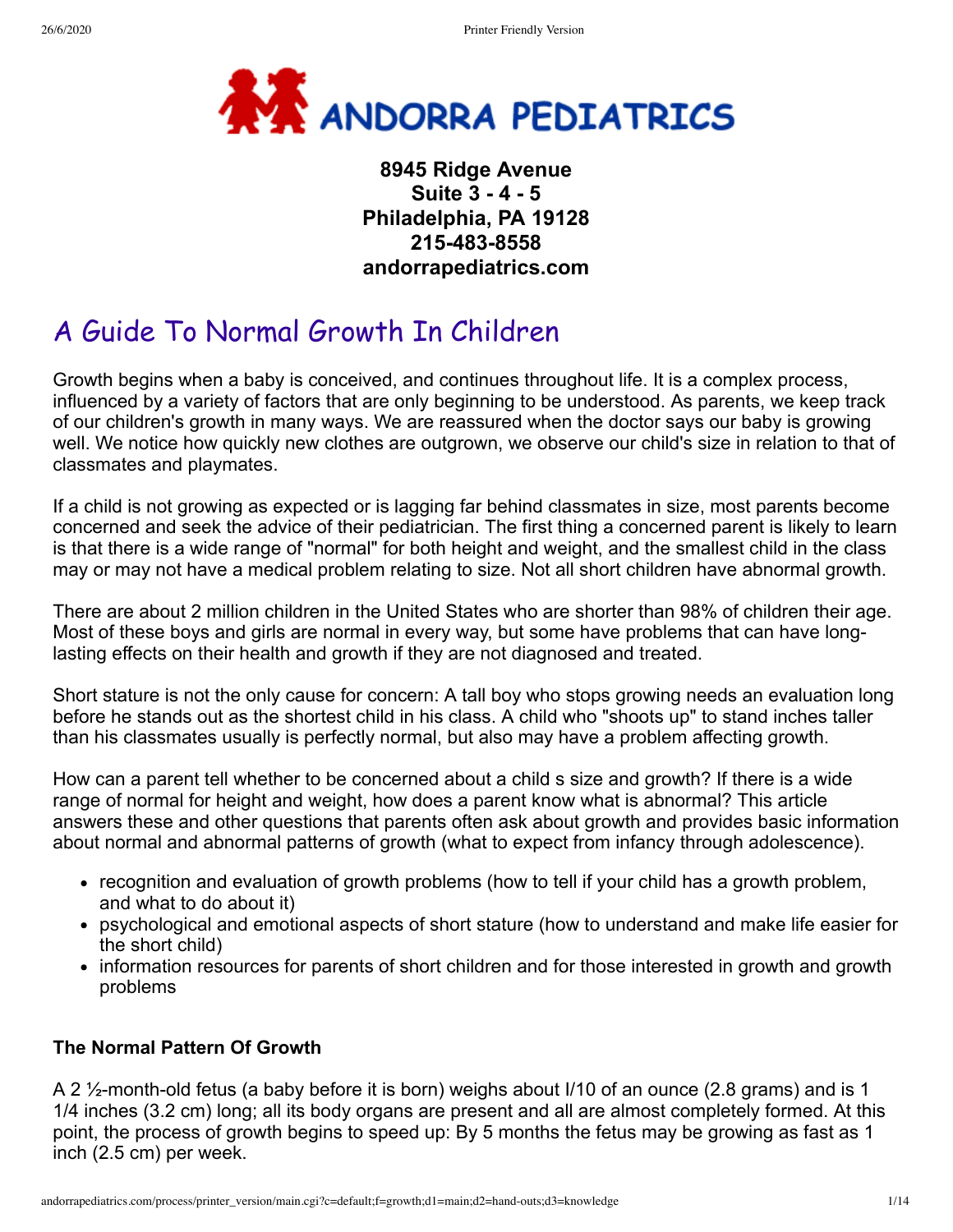#### 26/6/2020 Printer Friendly Version

If this incredible rate of growth were to continue, it would translate into a rate of more than 4 feet (1.2 meters) per year. Growth slows toward the end of pregnancy as the baby fills the uterus. At birth, fullterm babies are usually 19 to 21 inches (48 to 53 cm) long and weigh from 6 to 81/2 pounds (2.7 to 3.8 kg). As you can see by looking at Table 1, growth is also rapid during the first year of life.

Most infants grow by as much as 10 inches (25.4 cm) and more than double their birth weight by their first birthday. Growth slows between 1 and 2 years of age. An average child grows about 5 inches (12 7 cm) between his or her first and second birthdays. After 2 years of age, growth continues at a slower but steady rate of 21/2 inches (6.3 cm) per year until about the age of 11 in girls and 13 in boys, when the growth spurt that goes along with adolescence usually begins.

This pubertal growth spurt lasts about 2 years and is accompanied by sexual development (growth of pubic hair, development of sex organs and beginning of menstruation in girls). Normal growth stops when the child is between 16 and 18 years of age, when the growing ends of the bones fuse.

| Age                             | Growth Rate (in inches and cm per<br>year) |
|---------------------------------|--------------------------------------------|
| Birth to 1 year                 | 7 to 10 inches (17.8 to 25.4 cm)           |
| 1 to 2 years                    | 4 to 5 inches (10 to 12.7 cm)              |
| 2 years to puberty              | $ 2$ to 2 1/2 inches (5 to 6 cm)           |
| <b>Pubertal growth</b><br>spurt |                                            |
| Girls                           | 2 1/2, to 4 1/2, inches (6 to 11 cm)       |
| <b>Boys</b>                     | $ 3$ to 5 inches (7 to 12 cm)              |

### **Table 1: Normal Growth Rates During Childhood**

#### **Growth Charts**

The most valuable tool for assessing a child's growth is a well-kept growth chart made up of accurate measurements. A child's height and weight should be measured and marked on his or her growth chart as part of every visit to the doctor. Children under the age of 3 years should be measured at least every 6 months; children over 3, every year. If there is any concern about growth, measurements should be made as often as every 3 months until the growth pattern becomes clear.

The most widely used growth charts are constructed by measuring many boys and girls of all ages and breaking the range of their heights and weights into percentiles, or percents. These percentiles are represented on the growth charts (Figures 2 and 3) by the curved lines marked 5, 10, 25, 50, 75, 90 and 95. The spaces between the percentile lines are called channels. Age in years is marked along the bottom of the chart. Height in inches and centimeters is marked along the sides. The 50th percentile line is the average height for any given age.

To use the chart, we find the child's age along the bottom and draw a line going up, parallel to the two sides of the chart. Then we find the child's height along the side and draw a line across, marking the point where the child's age line and height line cross.

By looking at the boys' growth chart (Figure 2), for example, we can tell that a 5-year-old boy who is 43 inches (109.2 cm) tall is average sized (50th percentile) for his age (point A on the growth chart). A 5-year-old boy who is only 40 inches (101.6 cm) tall, however falls at about the 5th percentile line (point B on the growth chart). This means that if you measured 99 other boys who were exactly 5 years old, chances are that 95 of them would be taller than this 40-inch boy and 4 would be shorter.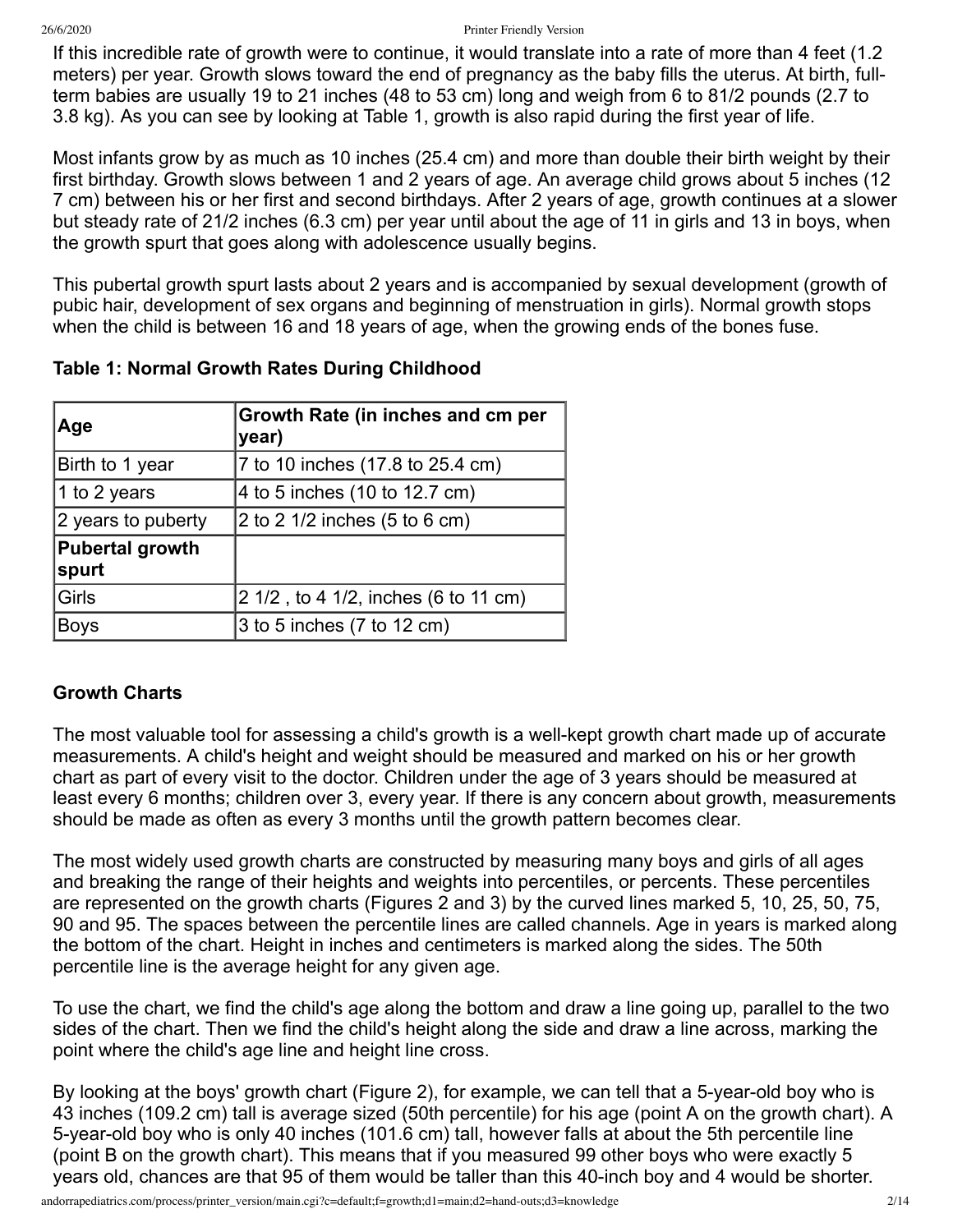

The growth chart shows us how a child's height and weight compare to those of other children of the same age. It also shows us a child's growth pattern over time. After 2 years of age, most children maintain steady growth throughout childhood along one of the centile lines or channels. Children over 2 years of age who move away from their established growth curve deserve a thorough evaluation by a pediatrician, no matter how tall they are.

Look at the girls' growth chart (Figure 3). The child whose growth is shown on curve A is more likely to have a serious problem than the child whose growth is shown on curve B. The reason is that although Child B is shorter, she continues to grow as expected-in this case, along the 5th percentile line. While Child A is still taller than 25% of children her age, the growth chart shows that her rate of growth has slowed seriously over the past 2 years. She needs to be evaluated to determine the cause of her growth failure.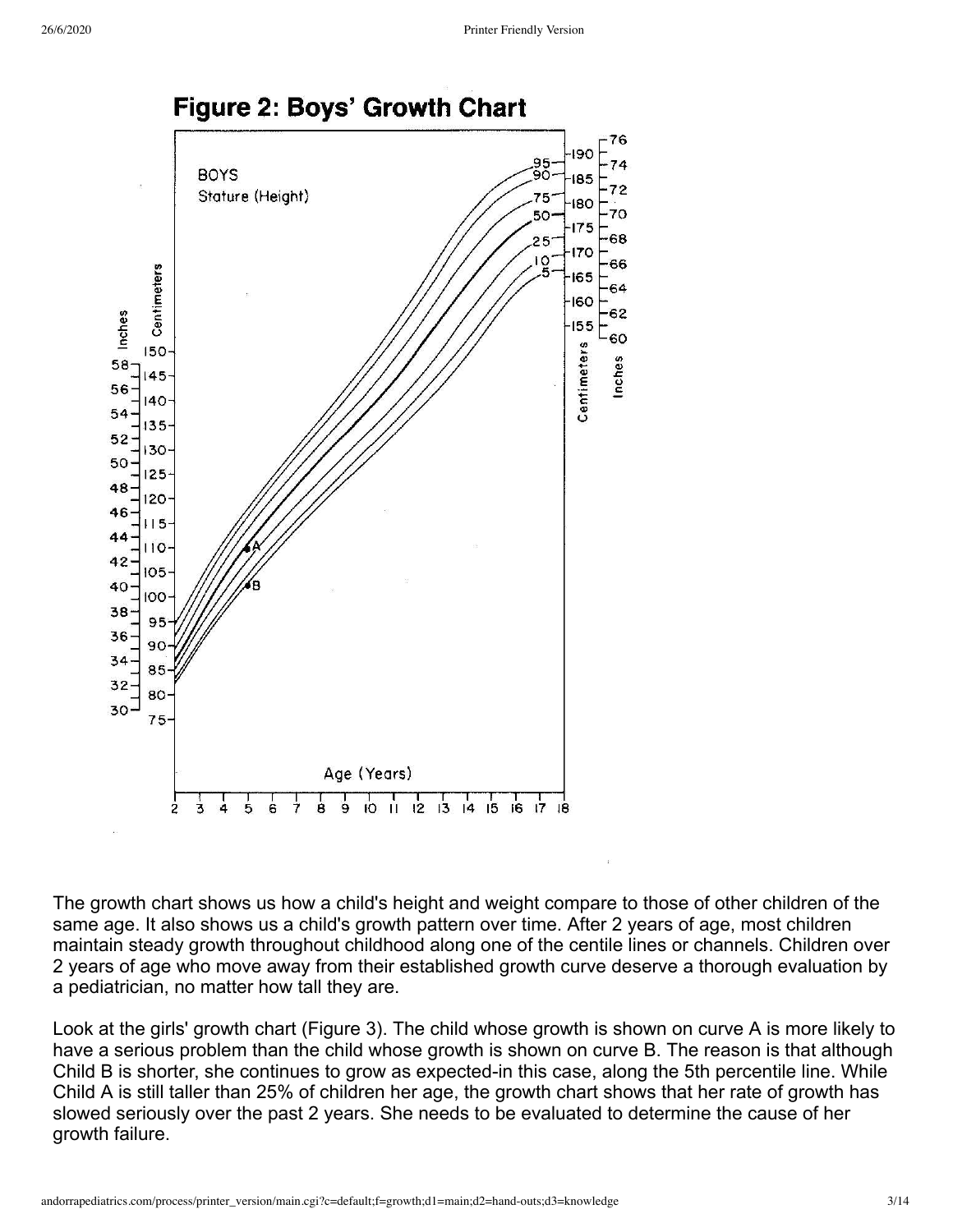## Figure 3: Girls' Growth Chart



#### **Recognition And Evaluation Of Growth Problems**

#### **Causes for Concern**

Many parents are concerned about their children's growth and want to learn more about growth and growth problems. They want to know when to worry and when not to worry about their children s growth.

The following questions can serve as guidelines for parents who are worried about their children's growth. While not necessarily indicating a problem, a "yes" answer to any of these questions signals a need to discuss the question with your child's pediatrician.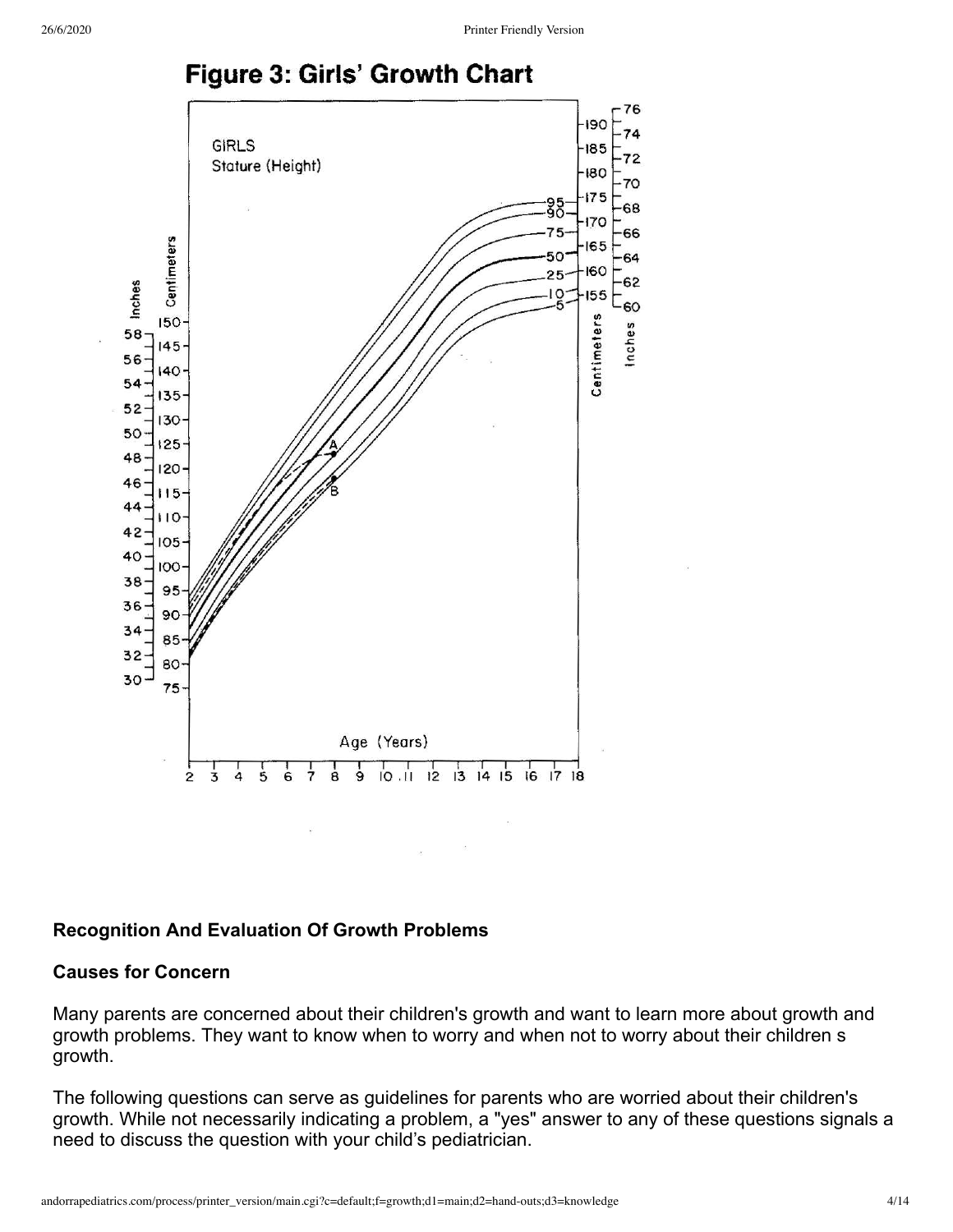- Is my child the shortest or tallest in the class?
- Is my child still wearing last year's clothes or outgrowing clothes much faster than usual?
- Is my child unable to keep up with other children the same age in play?
- Is my child growing less than 2 inches or more than 3 inches a year?
- Is my child complaining about his or her size?
- Is my child showing signs of early sexual development (before age 7 in girls and before age 9 in boys)?
- Has my 13-year-old girl or 15-year-old boy failed to show any signs of sexual development?

Remember that one of the most important things parents can do to protect a child's health and growth is to have their child examined regularly by a pediatrician. A child's height and weight should be measured and marked on his or her growth chart as part of every visit to the doctor. A pediatrician should check any child whose height is below the 5th centile line on the growth chart or who moves away from a previously normal growth curve.

#### **Diagnosis of Growth Problems**

The first thing parents should do if they are worried about their child s growth is take the child to a pediatrician. The pediatrician will first decide whether the child s size or growth curve is really cause for concern. A long list of possible causes of short stature and growth failure must be considered.

Table II lists some of the problems and diseases that can cause poor growth. An important thing to realize in looking at this long and complex list is that there are many possibilities, which need to be explored, and it is helpful to approach the problem in an organized way. Your pediatrician may consult with a pediatric endocrinologist (a specialist in children s hormone and growth problems) about the best way to assess a particular child.

Your pediatrician will need to measure your child's height over a period of 6 to 12 months to evaluate the child's present growth rate. These measurements should be plotted on a growth chart along with as many earlier measurements as possible. Your child s pediatrician or school often will have records of yearly height and weight measurements.

Your pediatrician will ask many questions about your child's present health, diet, appetite, habits and past illnesses and injuries. Information about the mother's pregnancy, labor and delivery are important because these may provide a clue to the cause of the child s short stature. Questions about your child s progress in school, general mood and home life are important in getting to know your child as a person, but also may shed light on your child's growth problem. Your pediatrician will ask about the health of other family members and will want to know the heights of parents, grandparents, close relatives, and brothers and sisters.

Be sure to tell your pediatrician about any diseases or problems that run in the family, as well as any history of early or late puberty (growth spurt and sexual development) in family members.

Your pediatrician will perform a thorough physical examination to look for signs of many of the causes of short stature listed in Table 11. An MRI of the brain may be done to check on the condition of the pituitary gland. Blood tests can tell the doctor about the condition of the kidneys, bones and thyroid gland. The level of somatomedin in the blood may be checked. Somatomedin is a substance that provides an indirect measure of the amount of growth hormone in the body.

An X-ray of the child s hand and wrist may be done to check the child s bone age. In some short children, the maturity of the bones lags behind the child s actual age. This is called a delayed bone age. The bone age may be delayed for a variety of reasons, so it is not very helpful in finding the cause of short stature. It is, however, very useful in determining the growth potential of the short child.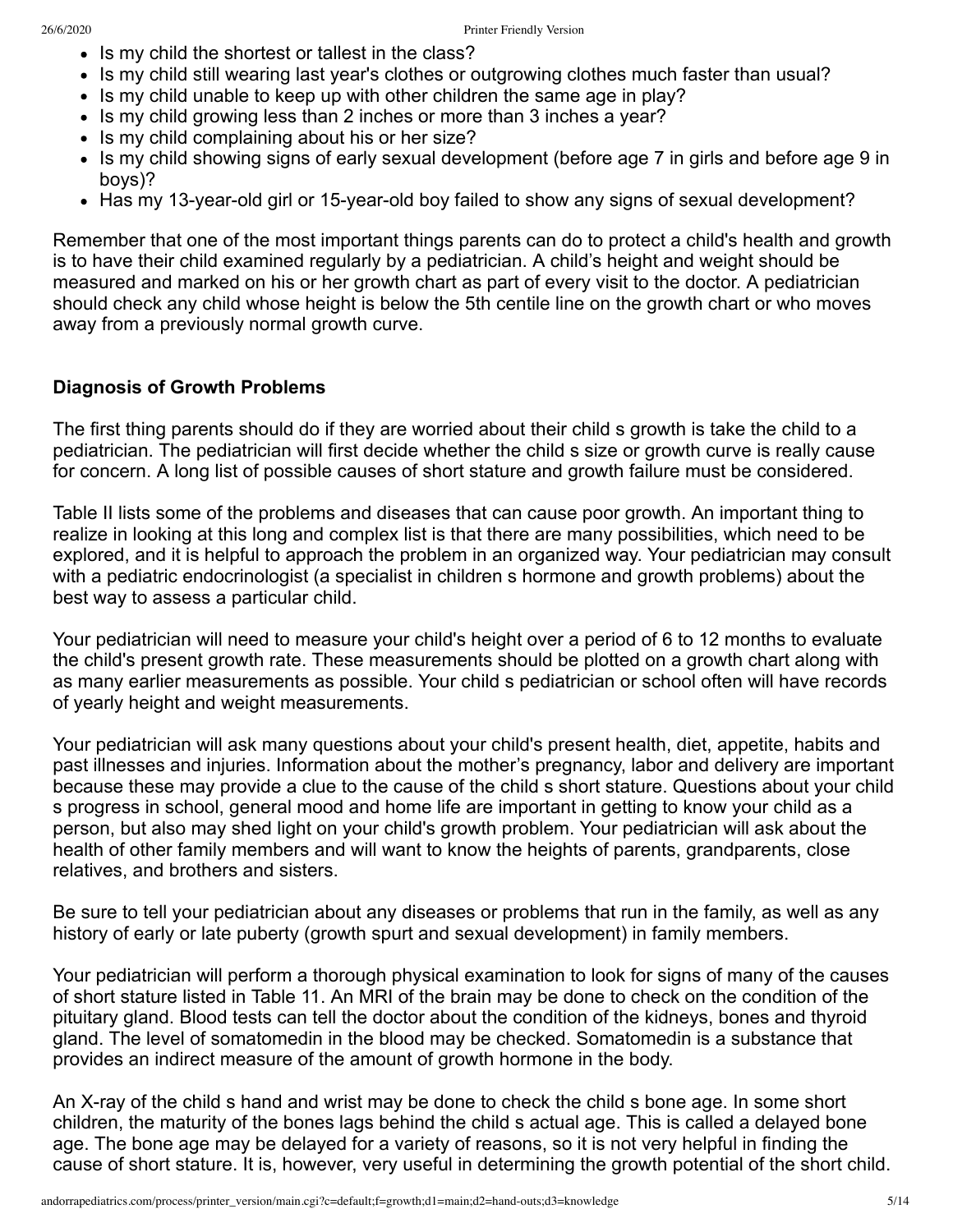This is one time that delayed maturity is a good sign.

A 9-year-old boy who has a bone age of 7 years, for example, has 2 years more growth potential, or "room to grow" than the average 9-year-old. This is because the development of his bones is more like a 7-year-old boy's than like a 9-year-old's. Some of the changes that occur with the development of the bones throughout childhood are shown in X-rays (Figure 4)



## **Table II: Possible Causes of Short Stature and Growth Failure**

- Familial short stature-"heredity" (short parents are more likely to have short children)
- Constitutional growth delay-delayed puberty, delayed growth spurt, normal adult height
- Illnesses and diseases that affect the whole body (systemic diseases)
	- Nutritional deficiencies--undernutrition or malnutrition
	- Digestive tract disease-bowel disease
	- Kidney disease
	- Heart disease
	- Lung disease
	- Diabetes mellitus-"high sugar"
	- Severe stress and/or deprived environment
- Endocrine (hormone) diseases
	- Lack of thyroid hormone-hypothyroidism
	- Too much cortisol (stress hormone)-Cushing's syndrome
		- Lack of growth hormone (GH)-GH deficiency
- Problems in the tissues where growth occurs (congenital conditions)
	- Intrauterine growth retardation-slow growth before birth caused by infections, smoking, alcohol use during pregnancy
	- Chromosome abnormalities-Turner syndrome, other genetic syndromes
	- Skeletal abnormalities (bone diseases)-defects in size, shape, growth of bones
- Idiopathic-no cause can be found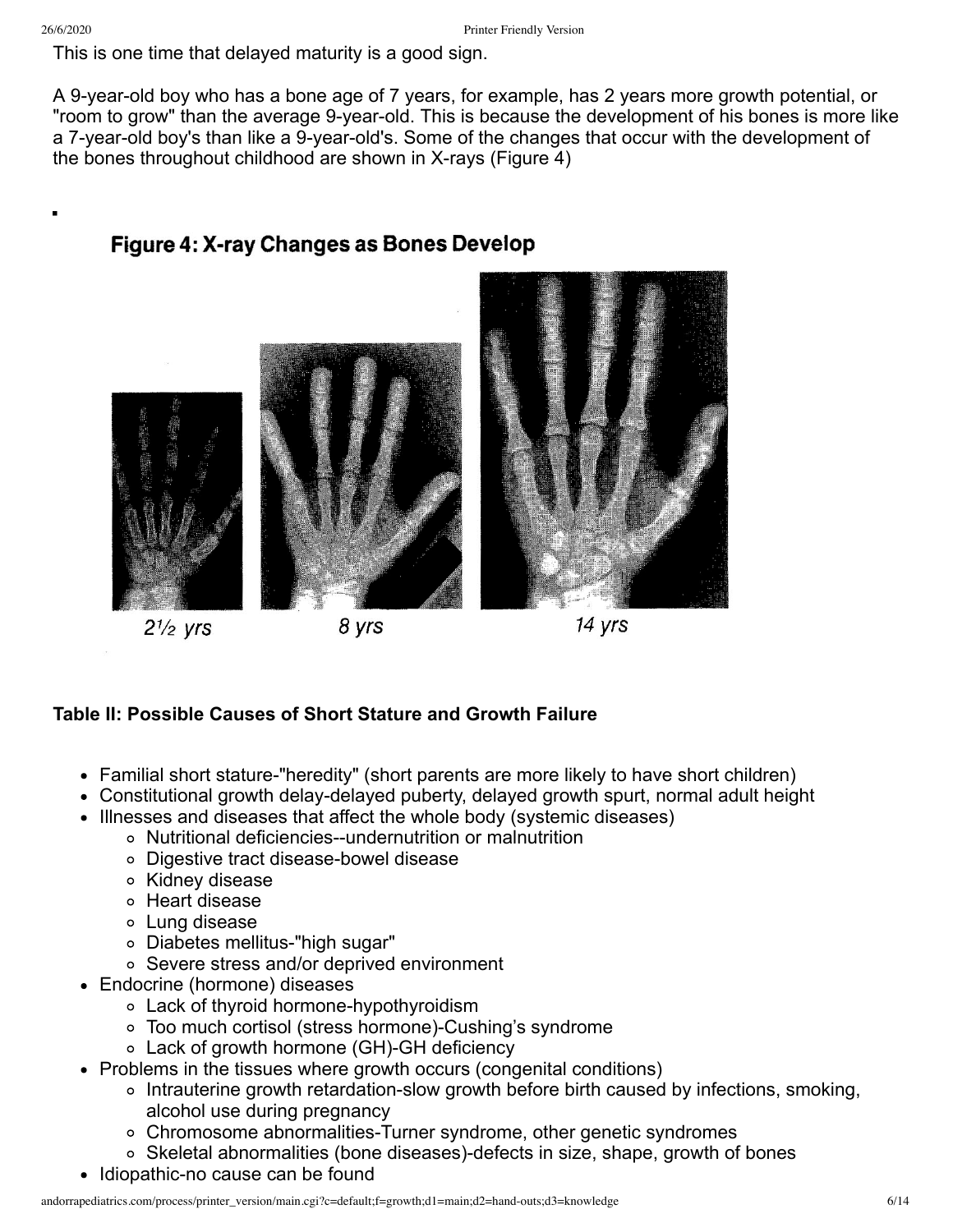#### 26/6/2020 Printer Friendly Version

By referring to a special chart, it may be possible to predict adult height based on the child s present bone age and height. It is important to remember that these predictions are only educated guesses. The child s adult height will be the result of many factors, including heights of parents, the child's general health and state of nutrition, the age at which puberty begins, and the length and vigor of the pubertal growth spurt. In general, height predictions are more reliable as the child becomes older.

Tests for growth hormone secretion should be performed after other causes of growth failure have been considered and ruled out. Growth hormone is secreted by the pituitary gland in quick bursts and does not last long in the blood, so checking a single blood sample for growth hormone is not likely to be helpful. Deep sleep. vigorous exercise and certain drugs are known to stimulate the secretion of growth hormone. The amount of growth hormone in the bloodstream is measured by taking one or more small blood samples over a 1 to 4-hour period. This is usually done as a brief hospital stay. The results of this test will show if the child s growth problem is caused by a deficiency (lack) of growth hormone.

The amount of testing a child needs depends on what the doctor finds at each step of the evaluation. A short child who is healthy and growing at a normal rate may be observed throughout childhood, while a child whose growth has stopped, will need more involved testing. The evaluation process may make more sense if we take a closer look at some of the variations of the normal growth pattern and some of the causes of abnormal growth.

#### **Variations Of The Normal Pattern Of Growth**

Although most children follow the usual pattern of growth described earlier, a small but significant number of children have growth patterns that differ from this typical model. Some of these less common but normal patterns of growth include shifting channels in infancy, familial short stature, constitutional growth delay and familial tall stature.

#### **Shifting Channels In Infancy**

It is not unusual for normal children under 2 years of age to cross percentile lines in either direction. This happens because the factors that affect the growth of the fetus are different from those that govern growth after birth.

Babies who are small at birth often shift to a higher growth channel during the first few months of life, as they "catch up" to their own growth potential. On the other hand, large or average-sized babies who have short parents may have slower-than-expected growth during the first months of life, as they settle into their own growth channel.

A downward shift in growth during the first 1 to 2 years of life may not be a cause for concern if the baby is healthy, thriving and has a good diet, and if height and weight are shifting together. The doctor who sees a baby like this will ask many questions about the baby's habits and behavior, and will perform a careful examination to make sure there are no physical problems. The baby's height and weight should be carefully measured and marked on his or her growth chart every 3 months.

At some point between the child s first and second birthdays, he or she should begin to maintain steady growth along the "new'' percentile channel. After this "new" growth curve is established, height and weight should be checked and plotted on the growth chart every 3 to 6 months until age 3 and every 6 to 12 months after that. As long as the child is healthy and growing at a normal rate, no special treatment is needed.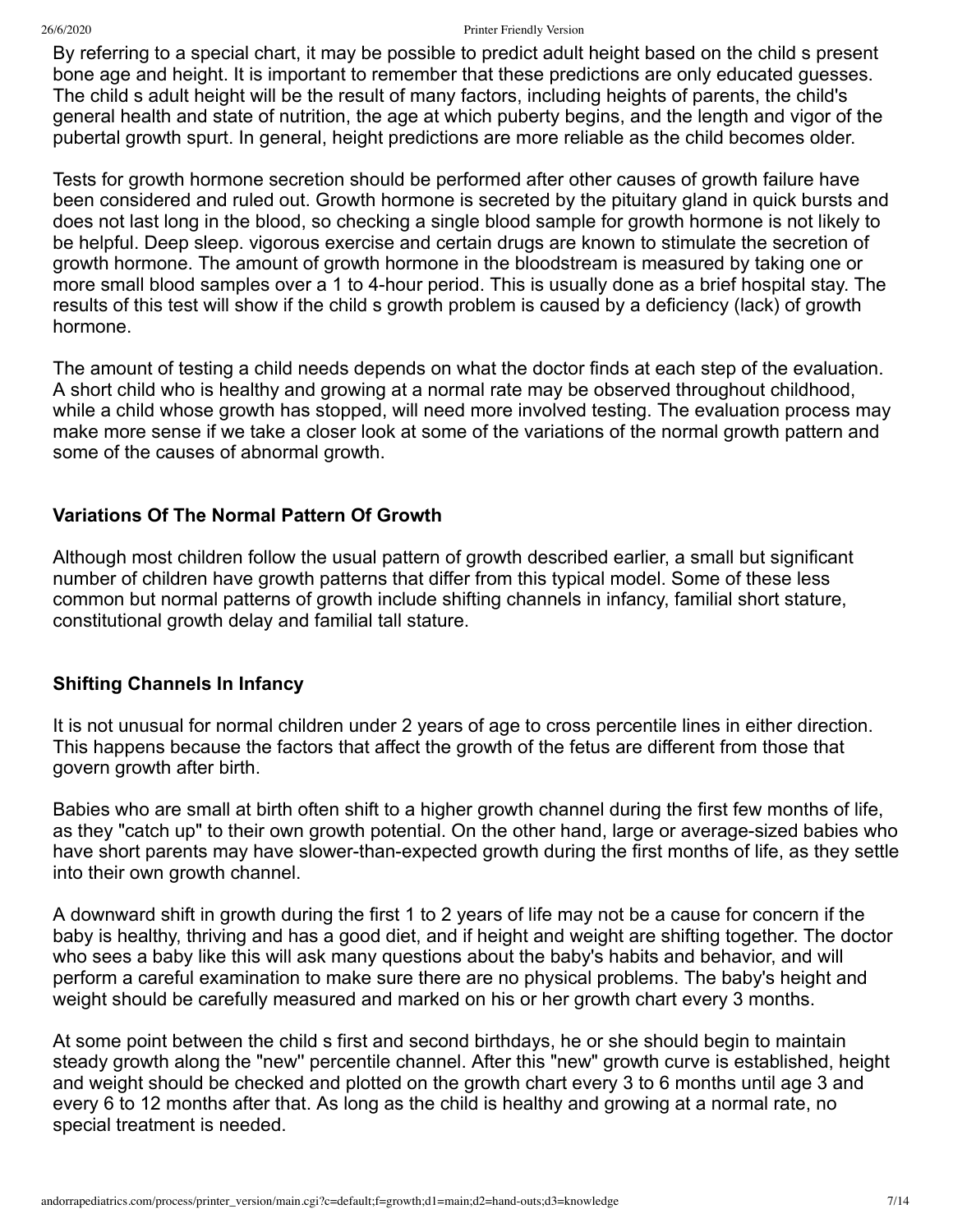#### **Familial Short Stature**

Short parents tend to have short children. This is the result of genes that are passed from one generation to the next. Your pediatrician needs to know the heights of parents and relatives when evaluating a short child. By taking the midpoint of the parents' heights, the child's expected range of height can be predicted. The height of a short child with short parents often will fall within a normal range of height when this midpoint is taken into account.

The term familial short stature applies to children who:

- are small for their age (growth is at or below the 5th percentile line on the growth chart).
- come from short families.
- are growing at a normal rate.
- do not have any signs or symptoms of diseases or conditions that affect growth.

Children with familial short stature are likely to enter puberty and have a growth spurt at a normal age, their bone age will be the same as their chronological age (age in years), meaning that there is no delay in bone maturity. They can expect to reach an adult height about the same as that of their parents. Sometimes the diagnosis of familial short stature can be made only by excluding other causes of short stature. Certain laboratory tests may be necessary to exclude other causes of short stature. There is no known treatment that will increase the adult height of these children beyond their inherited potential.

#### **Constitutional Growth Delay**

This type of growth pattern is one of the most frequent causes of parental concern about growth. Constitutional growth delay is the term used to describe children who:

- are small for their age (growth is at or below the 5th percentile line on the growth chart).
- are growing at a normal or near normal rate.
- have a delayed bone age (usually 1 to 4 years behind their chronological age).
- are late entering puberty.
- do not have any signs or symptoms of diseases or conditions that affect growth.

Constitutional growth delay is much more common in boys than in girls. These children often fall behind the height of other children their age before they start school. If good growth records are available, one or more periods of slow growth during early childhood may be seen. These children do not catch up in their growth until after the pubertal growth spurt. They continue to grow at the slow, steady rate of childhood for longer than most of their friends. When they finally enter puberty at age approximately 15 to 18 for boys and 14 to 16 for girls, they have a normal growth spurt and normal sexual development. Their adult height usually is similar to that of their parents.

Constitutional growth delay sometimes runs in families. Often there is a history of delayed growth and adolescence in the child's father and other male relatives. As with familial short stature, the diagnosis of constitutional growth delay may depend upon excluding other causes of short stature. To do that, your pediatrician may order some laboratory tests before making the diagnosis.

The problems faced by some children with constitutional growth delay result from their short stature and delayed sexual development. A 14-year-old boy with severe growth delay may look like a 9-or 10 yearold-a real disadvantage when it comes to making the football team or getting a date for the school dance.

In many cases, support from parents and reassurance from your pediatrician that he is normal, that he can expect to mature sexually and that he will reach a normal adult height, is all that is needed to help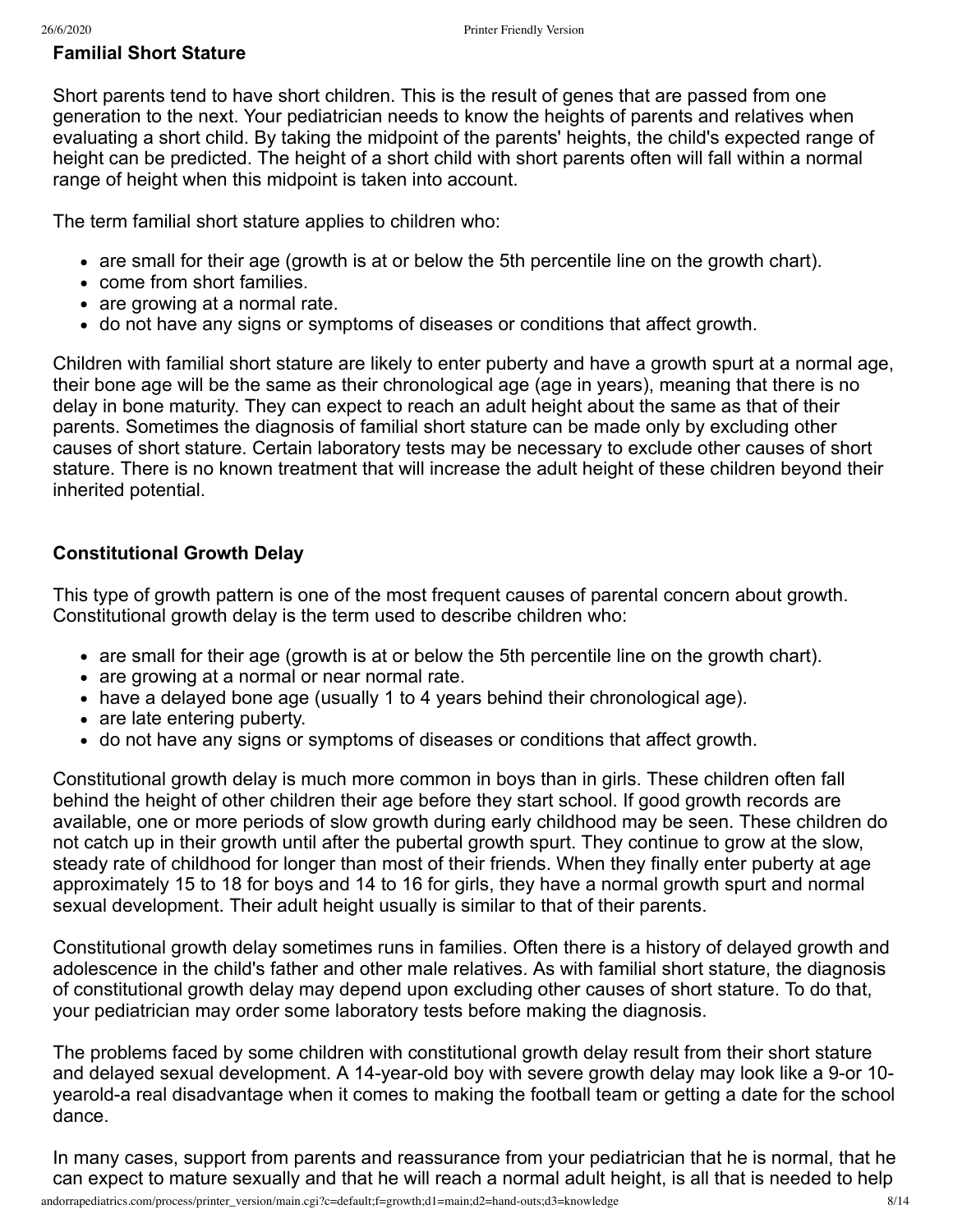#### 26/6/2020 Printer Friendly Version

him adjust. In some cases, where the teenager s emotional pain is extreme, the endocrine specialist may consider using male hormones (androgens) to speed up the delayed timetable of puberty. These hormones cause a growth spurt and the onset of sexual development, but they also speed up bone maturation. This means that the growing ends of the bones fuse and growth stops at an earlier age than if no treatment were given. The result may be a small decrease in adult height.

Some experts think that giving growth hormone to children with constitutional growth delay may increase their growth rate without speeding up bone maturation. This treatment is experimental, and studies are planned to see if growth hormone will help these children.

#### **Abnormal Growth**

Although most children who are very short or tall are healthy and normal, there are children who have diseases or conditions that affect their growth. Remember that a child's growth rate over time is a more important clue to the presence of a growth problem than his or her size. For this reason, regular, accurate measurements plotted on a growth chart are very important: A change in the children's growth rate may provide the first hint of an underlying problem.

The known causes of growth failure and short stature fall into 3 major groups:

- $\bullet$  systemic diseases (diseases that have effects on the whole body).
- endocrine diseases (deficiencies or excesses of hormones).
- congenital conditions (present at birth).

Sometimes no cause can be found, this is called idiopathic short stature. Abnormal tall stature is most often caused by an endocrine disease or a genetic condition. The purpose of this section is to provide an overview of the causes of growth failure\*

#### **Systemic Diseases**

Systemic diseases are those that have effects on the whole body. They impair growth by affecting the child s overall health and well-being. Any disease that is severe or poorly controlled can have a negative effect on a child's growth

Nutritional problems are the most common cause of growth failure worldwide. Good nutrition is the cornerstone of normal growth. A balanced diet with the right number of calories and the right amount of protein is necessary to meet the needs of growing children. Several diseases of the digestive tract (gastrointestinal diseases) can cause food to be poorly absorbed, so that the body cannot use food properly. Failure to absorb nutrients and energy from food often leads to growth failure.

Some of the symptoms of nutritional or bowel disease include:

- poor weight gain
- abnormal weight for height
- frequent nausea, vomiting, diarrhea or constipation
- abnormal bowel movements
- severe bloating or gas when milk or dairy products are eaten.

Treatment of digestive tract problems often involves a special diet. Children usually have normal growth after the problem is correctly diagnosed and treated.

Diseases of the kidneys, heart and lungs may lead to growth failure by causing the buildup of undesirable substances in the body and by interfering with the body s use of nutrients and energy.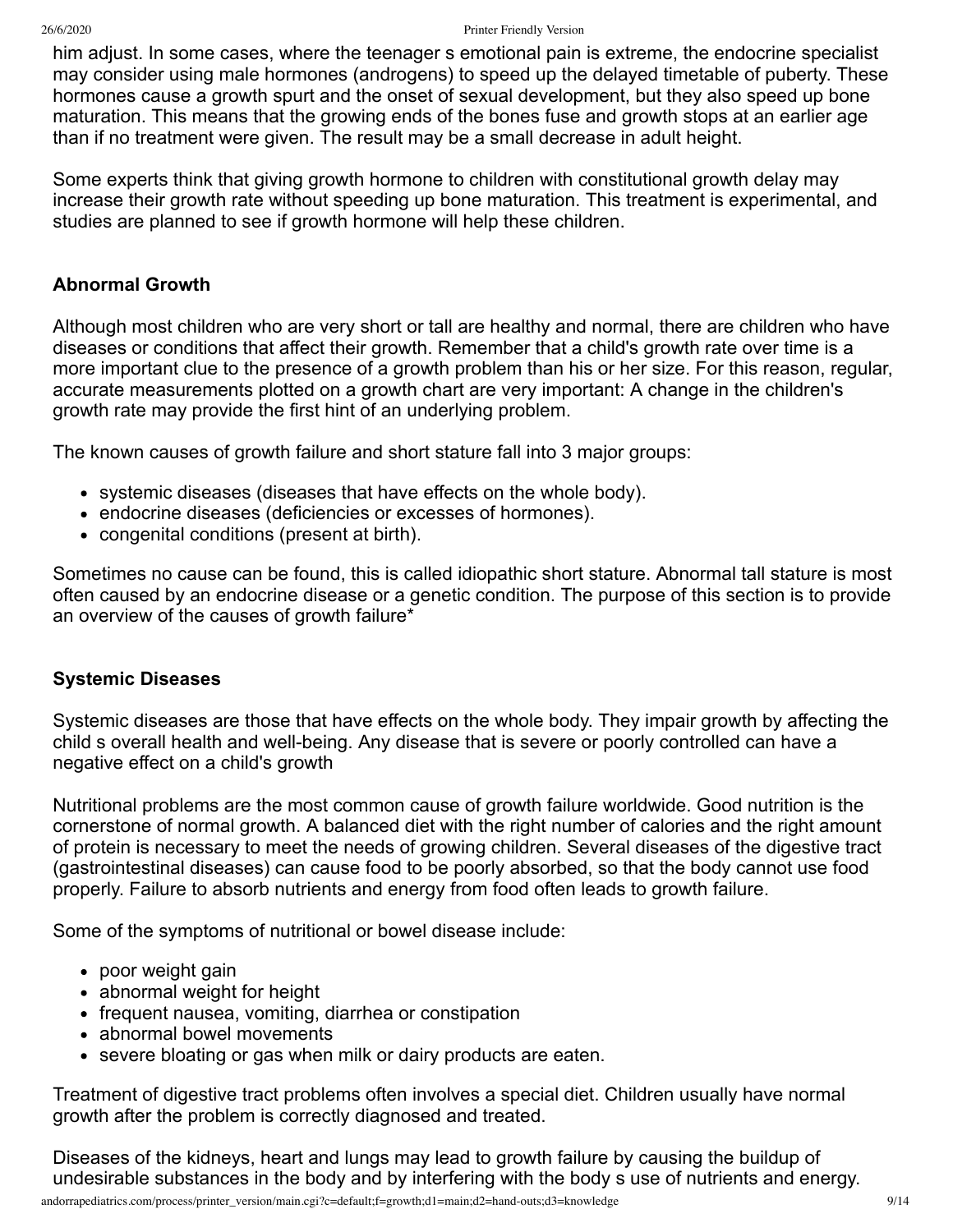Children with diabetes, or "high sugar, sometimes grow poorly even when their blood sugar is fairly well controlled.

Severe stress can cause growth failure. Children who live in very unhappy or disturbed homes may stop growing for a while, then start growing again when their home life improves.

#### **Endocrine Diseases**

Endocrine diseases are those which involve deficiencies or excesses of hormones. A deficiency exists when there is not enough of a hormone in the body, excess means there is too much of a hormone in the body.

Hypothyroidism, or deficiency of thyroid hormone, can halt growth completely and can occur at any time. Growth failure may be the first sign of this disease in childhood. Other symptoms which may appear later include:

- lack of energy and concentration
- constipation
- dry, rough skin and hair
- hoarseness
- feeling cold when others are warm
- coarsening ("thickening") of facial features.

Every child who is growing at a slower than normal rate should have the simple blood test to check for thyroid deficiency. This disease is treated easily by taking a thyroid pill every day. The child with growth arrest from hypothyroidism usually "catches up" and returns to his or her previous growth channel after treatment begins.

Cortisol (stress hormone) excess, or Cushing's syndrome, is a less common cause of growth failure in children. In this disorder, weight often increases while height stays the same. Too much cortisol also causes thinning of the skin, easy bruising, softening of the bones, and muscle wasting and weakness. It may be caused by overactivity of the pituitary gland, a tumor in the adrenal glands (where cortisol is made) or overmedication with cortisol pills used to treat asthma and other diseases. A blood test is used to check the amount of cortisoi in the blood. If there is too much cortisol, additional tests are needed to find out what is causing the excess. The treatment depends on the cause. Early diagnosis of this problem is important because the longer it lasts, the less chance the child has of returning to a normal height channel.

Growth hormone (GH) deficiency may occur at any time during infancy or childhood. There are many causes of GH deficiency. Most of them involve damage to the pituitary gland before, during or after birth. The major sign of GH deficiency is a marked slowing of growth, usually to less than 2 inches (5 cm) a year. Children with GH deficiency have normal body proportions and normal intelligence, some may be overweight for height and have problems with low blood sugar. GH deficiency is diagnosed by doing special blood tests to look for GH in the blood. It is treated by giving the child injections of GH several times a week until the child reaches an adult height in the normal range or until the growing ends of the bones fuse.

#### **Congenital Conditions**

Congenital conditions are present at birth and result from a problem that occurs before the baby is born. A number of factors can affect the mother, the fetus or the placenta (the organ in the uterus that links mother and fetus) to cause intrauterine growth retardation, or slow growth within the uterus.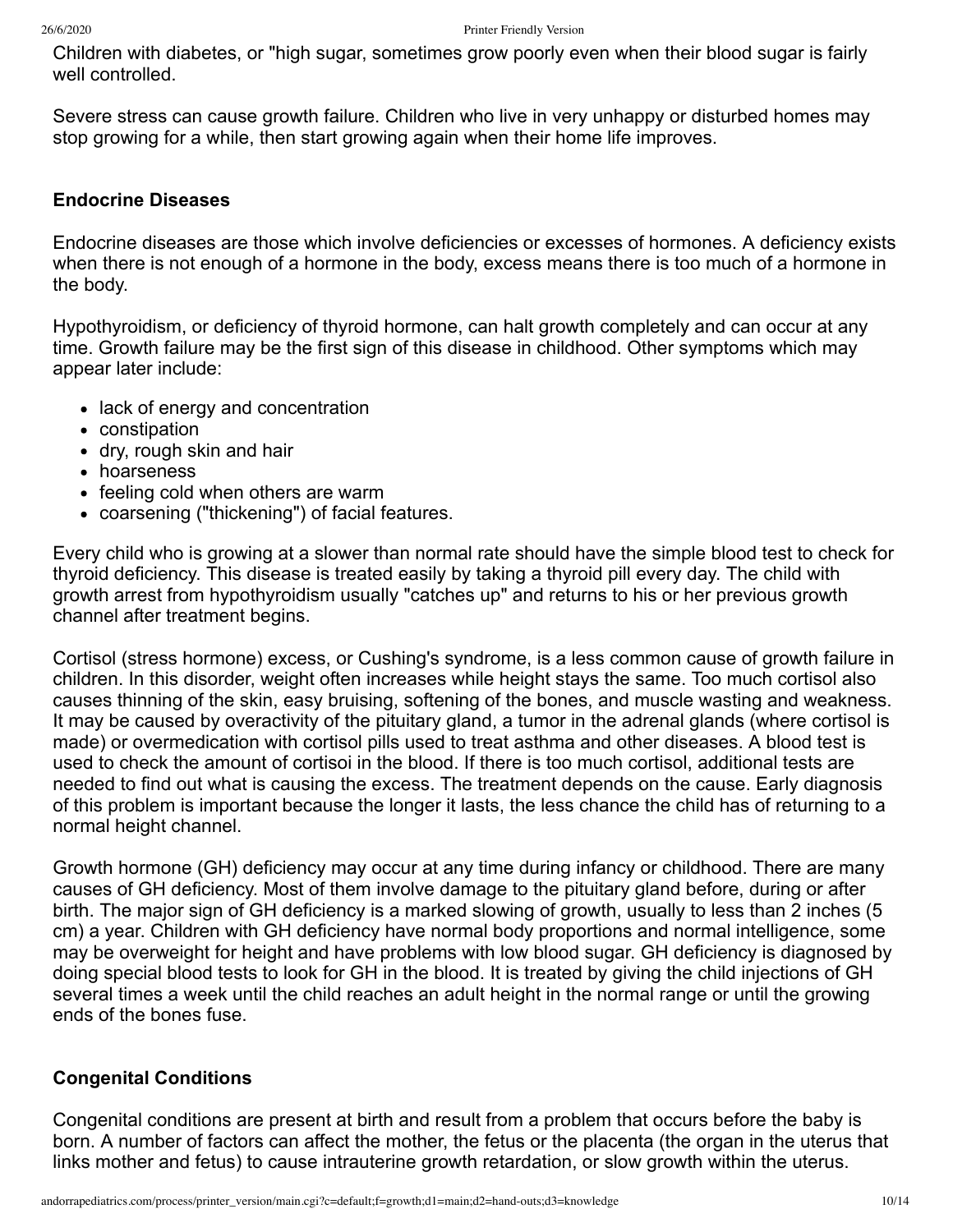Babies who are born prematurely (early) but who are of normal size for their age usually will "catch up" and fall within the normal range for height and weight by 2 to 3 years of age, assuming that they are in good health. Some full-term babies are smaller than expected at birth. If a full-term baby weighs over 4 1/2 pounds and does not have any other problems, there is a good chance that he or she will "catch up" and be normal size by 2 to 3 years of age. Full-term babies who are very small at birth (under 4 pounds) are likely to remain small throughout life. No treatment is known to be consistently effective in increasing their height.

Many genetic syndromes (groups of signs and symptoms of a known abnormality) are associated with short stature and growth problems. One of the most common is Turner syndrome, which occurs only in girls. Girls with Turner syndrome have a missing or misshapen sex chromosome ("package" of genes) in many of their cells. The cause of this defect is not known. These girls have underdeveloped ovaries (female sex glands where eggs and female hormones normally are produced), they are under 5 feet in height as adults, and their intelligence is normal. Turner syndrome is diagnosed by doing a special blood test (karyotype) to look for damaged or missing sex chromosomes. Growth failure may be the only sign of this condition. Female hormones (estrogens) must be given to bring about full sexual development at the time of puberty because the girl s underdeveloped ovaries will not produce these hormones. Research is being done to see if growth hormone may increase the adult height of these girls.

There are more than 50 bone diseases that can affect height and growth. Children with one of these skeletal dysplasias, or chondrodystrophles, are very short and have abnormal body proportions, intelligence is normal. One of the most common genetic bone disorders is achondroplasia, a disease in which a child s arms and legs are short in proportion to body length, the head is often large and the trunk is normal size. Skeletal dysplasias involve abnormal formation and growth of cartilage and bone. No treatment is effective in increasing adult height

#### **Idiopathic Short Stature**

Children with idiopathic short stature do not fall into any of the normal or abnormal categories described above. As far as anyone can tell, they are normal physically and mentally and extensive lab test results are normal. Yet they will fall below the normal range for height as adults, and below what would be expected, given their parents heights. No treatment to increase adult height is known at this time. The effect of GH treatment on these children has not been studied yet.

True idiopathic short stature is much less common than subtle forms of the conditions described earlier. A careful review of the child s history and physical exam often reveals clues that are easily overlooked. Often there is overlap between conditions. A common example of this is the short child who has elements of both familial short stature and constitutional growth delay.

Not all causes of short stature and growth failure can be treated, but parents and doctors should be alert for changes that may signal the onset of a treatable growth problem. Even it the parents are reassured that their short child is healthy and normal, emotional problems related to size may exist. It is just as important to recognize and treat these problems as it is to recognize and treat the child s physical problems.

#### **Psychological And Emotional Aspects Of Short Stature**

Since children who are short often face teasing and other forms of emotional stress, they may have problems coping and adjusting. The following story highlights some of the problems any short child may face, regardless of the diagnosis.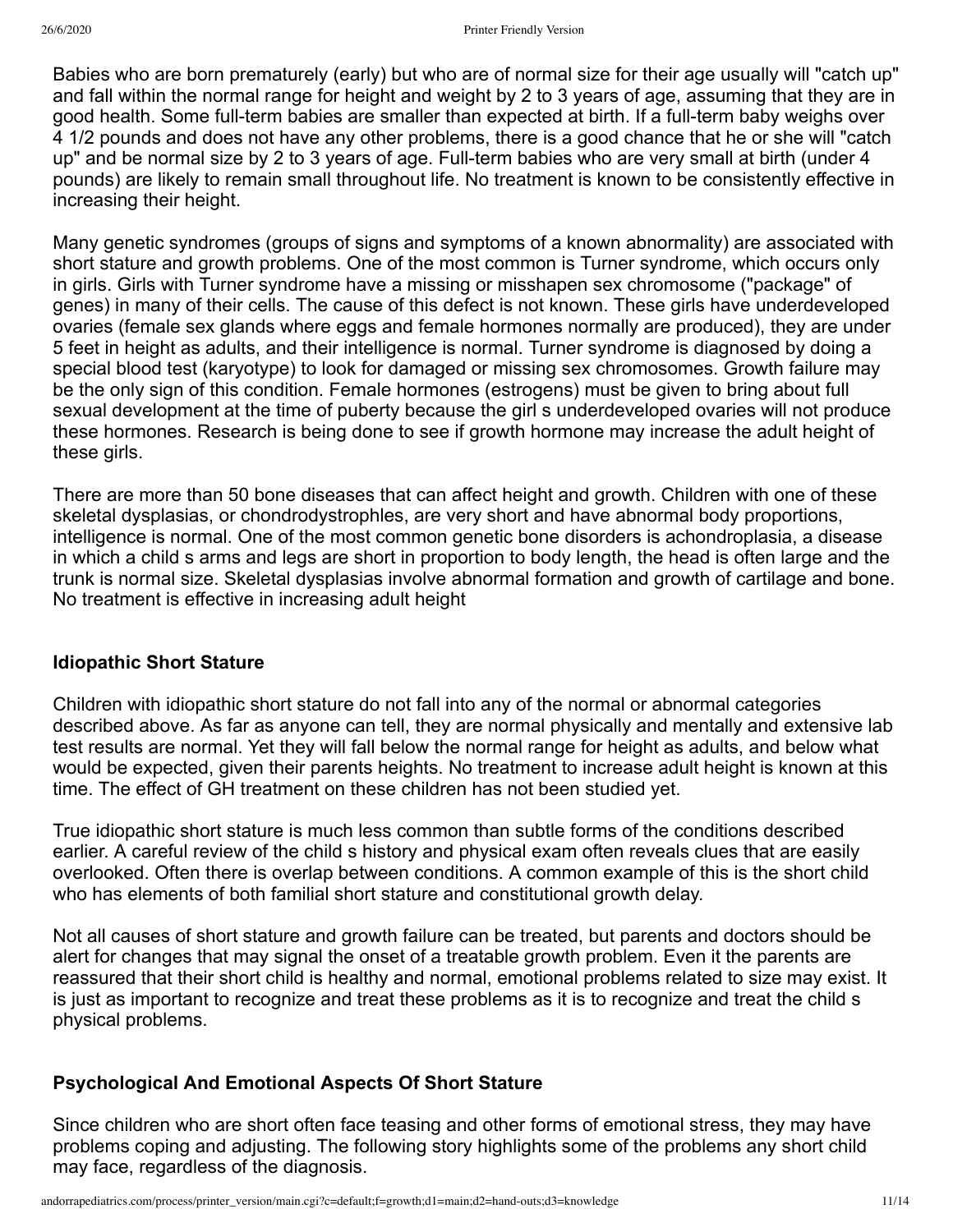Josh is a 12-year-old boy with constitutional growth delay. Although he has grown at a normal rate throughout childhood, he is below the 5th percentile line on the growth chart. His bone age is delayed by 2 to 3 years, so he is likely to reach a normal adult height. He has always been the smallest child in his class, and the size difference is getting more noticeable as some of his classmates begin their growth spurts:

Josh looks more like a 4th grader than a 7th grader. He is having school problems this year, after moving into a new junior high school. His teachers report that "he's either a clown or a bully in class, and he just doesn't pay attention." He likes sports and is good at soccer, but the coach doesn't want to let him try out for the team-he is afraid Josh will get hurt. The older boys at school sometimes pick him up and carry him around and call him "Peewee" and "Squirt." He has started spending a lot of time alone in his room and doesn't seem interested in anything. After his last visit to the pediatrician, he said, I'm sick of hearing how tall I will be in 10 years. I'm a shrimp now, and that's all that matters."

Although many short children adapt well to their size and may never have psychological problems because of being short, Josh's story is not unusual. Our society places positive emphasis on height. Children (or adults) who are short may be the victims of teasing, name-calling, cruelty and prejudice. Different aged children will have different concerns and problems depending on their level of development and maturity. For instance, a preschooler may worry that it is his fault that he is not growing. Regression (acting like a younger child) may be seen in school-aged children, while teenagers are likely to be concerned about dating, driving and discrimination in school, sports and the job market.

Any child may deal with these frustrations by becoming depressed (withdrawn and unhappy) or by "acting out" (behaving in an angry, aggressive hurtful way). Whatever the behavior, it is important for parents to try to understand the feelings behind their child's actions. If you feel things are getting out of control or are more than you can handle, talk to your pediatrician, he or she can give you some suggestions or direct you to someone who can help.

#### **The Short School-Aged Child**

Josh is experiencing some of the common and predictable problems faced by school-aged children who are short. Family, teachers and other children have a difficult time treating a short child according to age rather than size. Sometimes discussing this tendency with teachers and friends (young and old) may be helpful in overcoming it. Although Josh looks like a 9-year-old, he is 12. Being treated as it he were 9 makes it easy for Josh to act younger than he really is-and perhaps he feels safer and more secure in a dependent, immature role. Acting younger does not make him happier, but it is safer because less is expected of him. Facing challenges is an important part of growing up and, like any child, the short child needs to have chances to succeed as well as to fail.

There is a natural tendency for parents to shelter their short child from the outside world, but children need not be shielded completely from reality. A healthy approach is to provide love, encouragement, support and skills that will help the child deal with the "big" world and develop self-confidence and a sense of responsibility. Focus on your child's strengths. Look for things the child does well and give him the chance to do his best. Be excited about his achievements, whatever they are.

One of the reasons Josh is having school problems this year is that he has just transferred to a different school and has to face new teachers and new classmates who are not sure how to act around him. If a child is in the same school for several years, he often will develop a special role in the class and the other children will get to know him and stop thinking of him as different. In other words, he becomes accepted. A change (moving, transferring to another school) is like starting all over again with teasing and name-calling. Some children, subjected to this kind of treatment, just give up,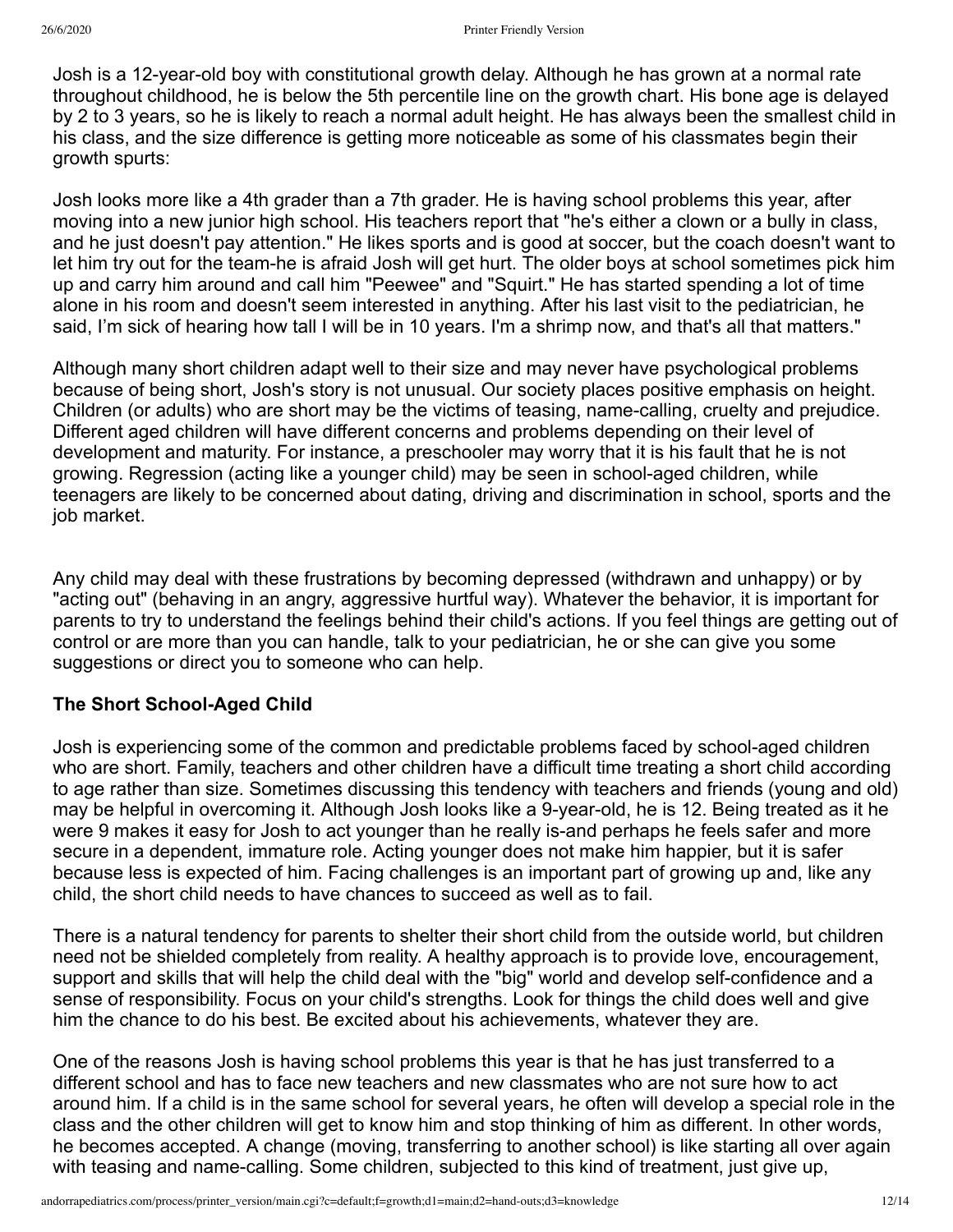withdraw and do not make new friends. Sometimes an older or bigger child serves as "protector" or "bodyguard" for the small child. This may be helpful for the short child, as long as he does not depend on his "bodyguard" to fight all his battles.

#### **The Short Child and Sports**

Another issue facing Josh and his family involves sports. Sports are an important part of life for many children, and there is no reason why short children cannot participate and excel in athletic activities. Many sports require intelligence, strength and endurance more than tall stature. Soccer, tennis, karate, judo, gymnastics, wrestling, skiing, skating, squash, handball, racquetball, horseback riding, horse racing, bowling, golf, track, swimming-there is a long list of activities that give short children (and adults) a chance to compete successfully. A short child, like any other child, should be encouraged to find a sport he or she enjoys, work hard at it and do his or her best.

### **Making Life Easier for the Short Child**

The most important step in making life easier for a short child is also the hardest, and that is recognizing and accepting the child's size. Children need to feel loved and valued just as they are, whether short or tall, skinny or fat. Parents who constantly focus on a child's height (or lack of it) may make the child feel that it is not okay to be the way he or she is. Once parents come to terms with their child's size, they can talk about it with the child in an open and realistic way.

Children may have a hard time putting their feelings into words, but that does not mean they do not have feelings about being small. Short children know they are short by the time they reach school age, if not before. The short child may be relieved to have parents who can help him to identify and express his feelings about being different.

In addition to conveying a basic feeling of acceptance, there are some very practical ways a parent can help to make life easier for a short child. The following ideas, based in part on a section in Kate Phifer's book, Growing Up Small, may be helpful:

- Make the physical environment at home as comfortable as possible for the child. Walk through his or her daily routine and see how things look from a lower eye level. This is something parents and their child can do together. It is hard, for example, to hang up your coat if your can't reach the hanger. Lowering rods and hooks in closets solves this problem. Children may do a better job of combing their hair it there is a mirror placed so they can see more than the top of their head. Steady footstools or stepladders throughout the house can make a big difference in how easily a child can take care of himself. Whatever changes you make around the house, make them as simply and quickly as you can. Don't make a "big deal" out of what your are doing, or make the child feel that he or she is causing trouble by being small.
- Teach your child ways of coping with the physical environment away from home. This may include practice in "speaking up" when he or she is stuck behind a high counter or needs help reaching a doorknob. Help your child to think about situations in public that cause awkwardness or embarrassment, and then help the child to come up with ideas for handling those situations. Help your child rehearse a response ("role-play") until he or she feels ready to try it out in the real world to see how it works. It may take a few tries, but it should be worth the effort.
- Help your child learn some of the social skills that may be taken for granted. Take your child with you when you go out, and teach him or her how to order food in a restaurant, pay the cashier at the store, ask for the right size in the shoe department. Have your child's friends over often and help your child make them feel welcome. Encourage your child to join in group activities if he or she would like to. It may be hard at first, but it often gets easier as the children get to know each other.